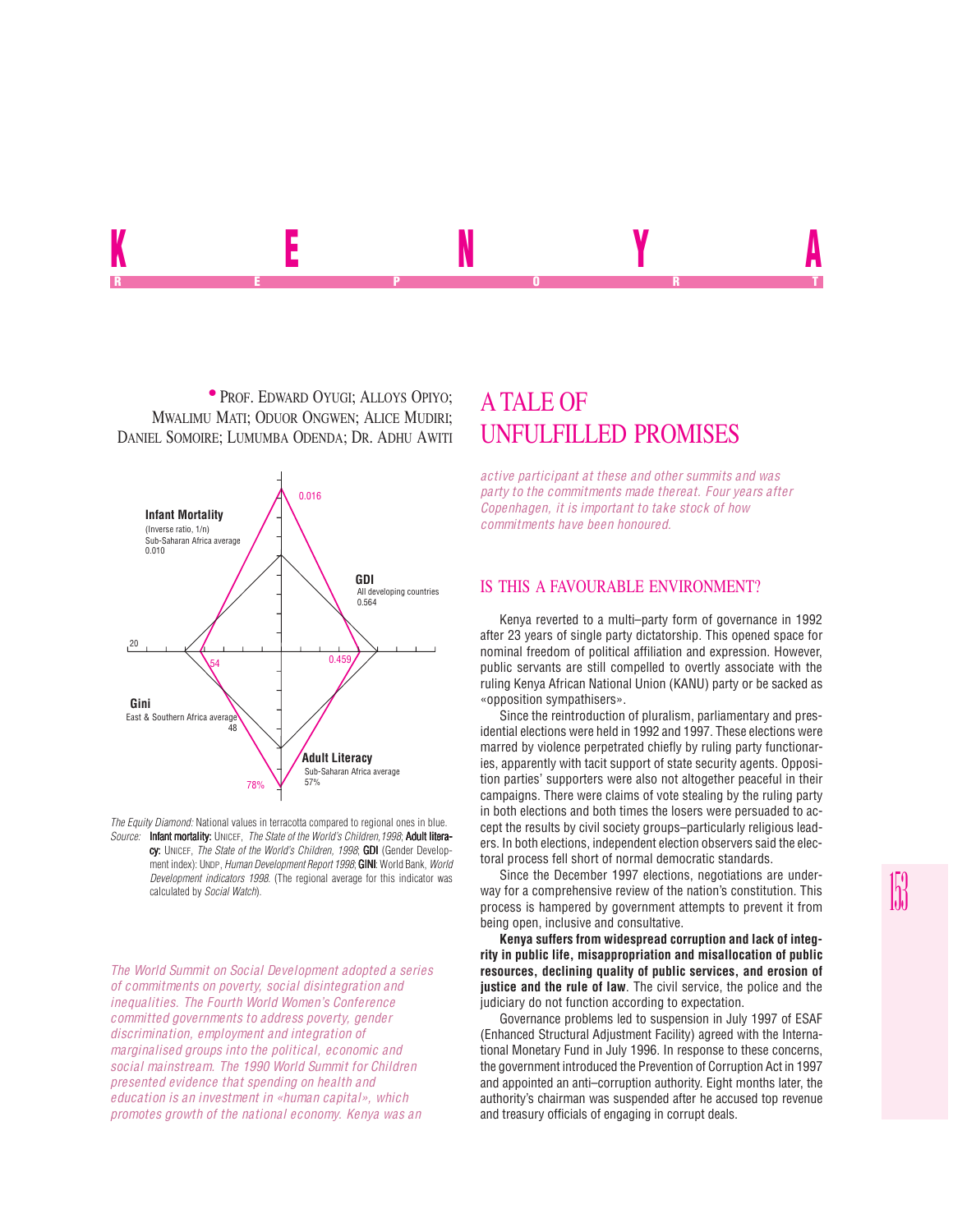Before the mid–1990s, macro–economic management was problematic with the government maintaining huge budget deficits. This trend was corrected and the deficit has been maintained at 2% or less since the 1994/95 financial year. Current revenue collection stands at 28% of GDP, while government expenditure is 30% of GDP. Due to previous government borrowing, however, interest rates remain at 27–30%, making investment very expensive.

Kenya's external debt stands at more than USD 7 billion and the ratio of debt to exports is about USD 150 billion, which is below the Highly Indebted Poor Counties (HIPC) threshold of USD 250 billion but large enough to necessitate the diversion of resources from social services and social infrastructure. The domestic debt stood at KSh1 128 billion (USD 2.1 billion) as of September 1997.

## POVERTY ERADICATION

With per capita GNP of USD 280, Kenya is the 22nd poorest country in the world. **Kenya has the third most skewed income distribution in the world.** More than 48% of the population exist on less than one US dollar a day (1985 prices). 47% of Kenyans in rural areas (about ten million people) and about 29% of urban Kenyans are estimated to be food poor. Women are particularly impoverished as cultural practices and the legal regime discriminate against equal access to resources such as land and other properties. The disfranchisement of women impacts directly on children, for whom women are the primary providers and caregivers.

**The Social Dimensions of Development (SDD) strategy was introduced by the government in 1995 to address poverty**. **This strategy has not succeeded because the government is reluctant to fully involve all stakeholders. For instance, having invited NGOs to participate in the SDD, the government used riot police to disperse meetings organised by the National Council of NGOs to explain the strategy and solicit poor people's views and input.** Civil society organisations have advocated for the creation of an independently managed anti–poverty trust fund. There is apparent reluctance by the government, however, to create a fund it will not control. Recently, the government elaborated a poverty eradication plan with little participation of affected people and their organisations.

**Spending in Basic Social Services (BSS) has dwindled in the recent past. As a percentage of government budget, real expenditure on all BSS declined from 20% in 1980 to 12% in 1995 to 10.9% in 1997**. Of all BSS expenditures, only those for basic education (in shillings per capita) have risen as a result of increased wages for teachers. (Despite these increases, teachers are still so poorly paid that they are locked in dispute with the government.) As a proportion of overall government spending,

however, expenditure on education has gone down. The table below shows per capita expenditures by government on BSS between 1980 and 1997:

#### TABLE 1.

| Per Capita Real BSS Expenditures, 1980-1997, in KSh |      |      |      |      |      |
|-----------------------------------------------------|------|------|------|------|------|
|                                                     | 1980 | 1985 | 1990 | 1995 | 1997 |
| <b>Basic Health Services</b>                        | 16   | 13   | 15   | 30   | 28   |
| Nutrition services                                  | 0    | 0    | 0    | 0    |      |
| Reproductive Health and<br><b>Family Planning</b>   | 4    | 2    | 3    | 4    | 4    |
| Water and Sanitation                                | 20   | 9    | 21   | 9    |      |
| <b>Basic Education</b>                              | 122  | 118  | 124  | 228  | 232  |
| All BSS Expenditure                                 | 165  | 145  | 165  | 275  | 275  |

Sources: *Public Expenditures on Basic Social Services in Kenya (First Draft)* prepared by B.M.Nganda and D.O.Ong'olo, May 1998, and various issues of *Quarterly Budget Review*.

## FULL EMPLOYMENT

Under the SDD, the government committed itself to employment creation by promoting: small–scale enterprises in industry, agriculture and service sectors; youth and school leavers development; and self–help programmes for retrenched workers. These have remained dead letters as the government has been unable to mobilise the USD 182 million required in the first three years to fulfil this commitment.

Poor people's chief resource remains their own labour. Women are especially disadvantaged by the multiple demands on their time and energy and by inequitable access to other assets. Hence gender parity is required for the women to have access to full and equal employment opportunity alongside men. Since employment growth requires investment in education and training, progressive divestment from education and other basic social services has meant a trend away from full employment creation.

### HUMAN RIGHTS

**Despite some recent advances, the human rights situation in Kenya is far from satisfactory. Abuses by law enforcement officers and maladministration of justice continue unabated. Torture remains a standard procedure for extracting confessions in police investigations** despite government ratification of the

<sup>1</sup> Kenyan Shilling.